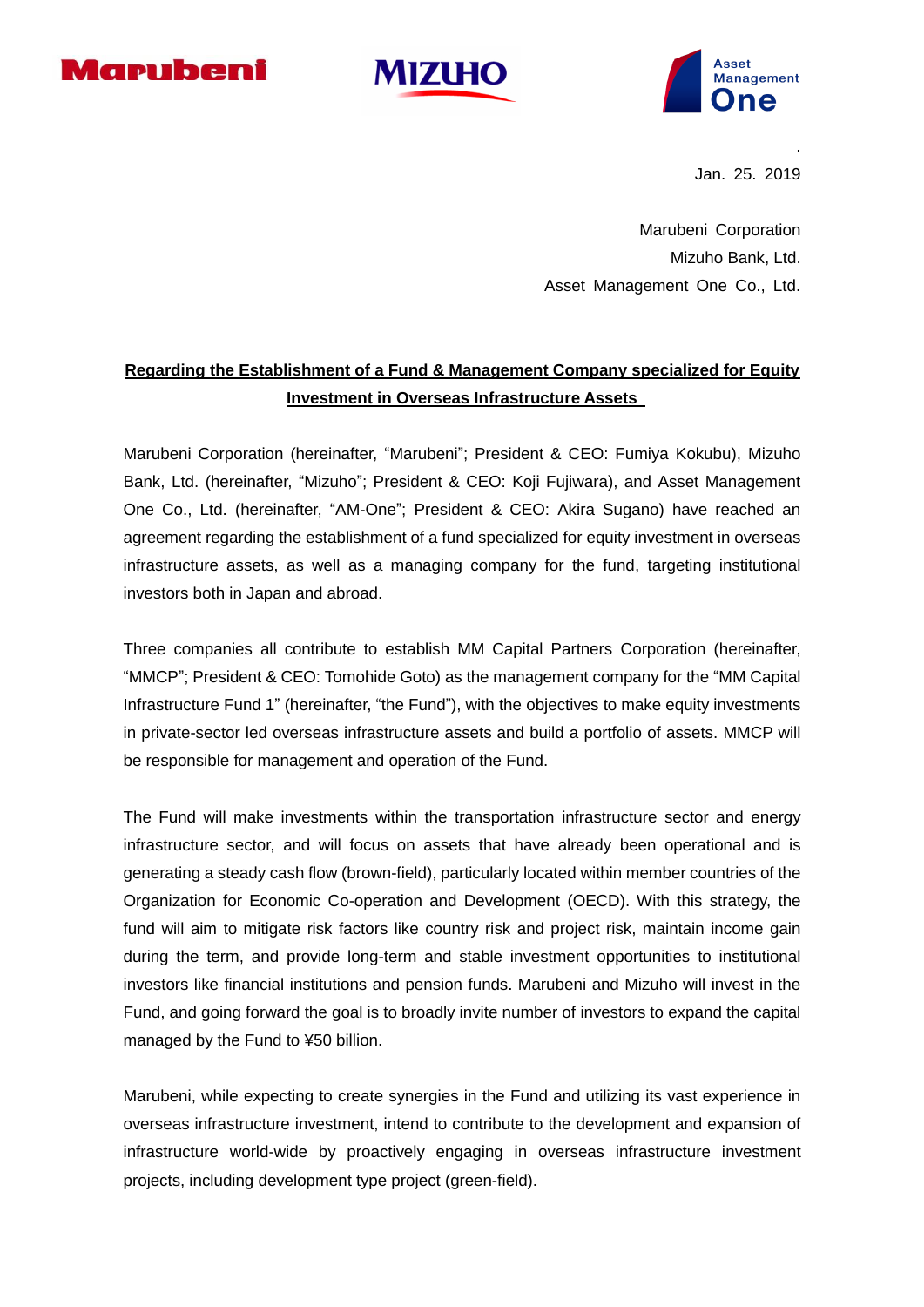





Mizuho will, through organization and management of the Fund, strengthen equity investment and other infrastructure business related initiatives, and further improve their presence in related fields and industries.

Finally, amidst growing interest and needs from clients to invest in alternative assets, including institutional investors, Am-One will strengthen their management capability of alternative assets by participating in the management for a fund which conducts investments in overseas infrastructure assets.

# 【Organizational Outline】



#### \*LP Investment: Limited Partnership Investment

## 【Outline for the Fund】

| Name                 | MM Capital Infrastructure Fund I, L.P.                            |
|----------------------|-------------------------------------------------------------------|
|                      | (Cayman Islands Limited Partnership)                              |
| Operation<br>&       | <b>MM Capital Partners Corporation</b>                            |
| Management           |                                                                   |
| Company              |                                                                   |
| <b>Main Business</b> | Equity investments in overseas infrastructure (transportation and |
|                      | energy) assets. Specifically within the Organization for Economic |
|                      | Co-operation and Development.                                     |

## 【Fund Operation & Management Company】

| Name                 | MM Capital Partners Corporation (Headquarters: Chuo Ward, Tokyo)   |
|----------------------|--------------------------------------------------------------------|
| Representative       | President & CEO: Tomohide Goto                                     |
| Shareholders         | Marubeni (90%), Mizuho (5%), and AM-One (5%)                       |
| <b>Main Business</b> | Management and Operation of MM Capital Infrastructure Fund I, L.P. |